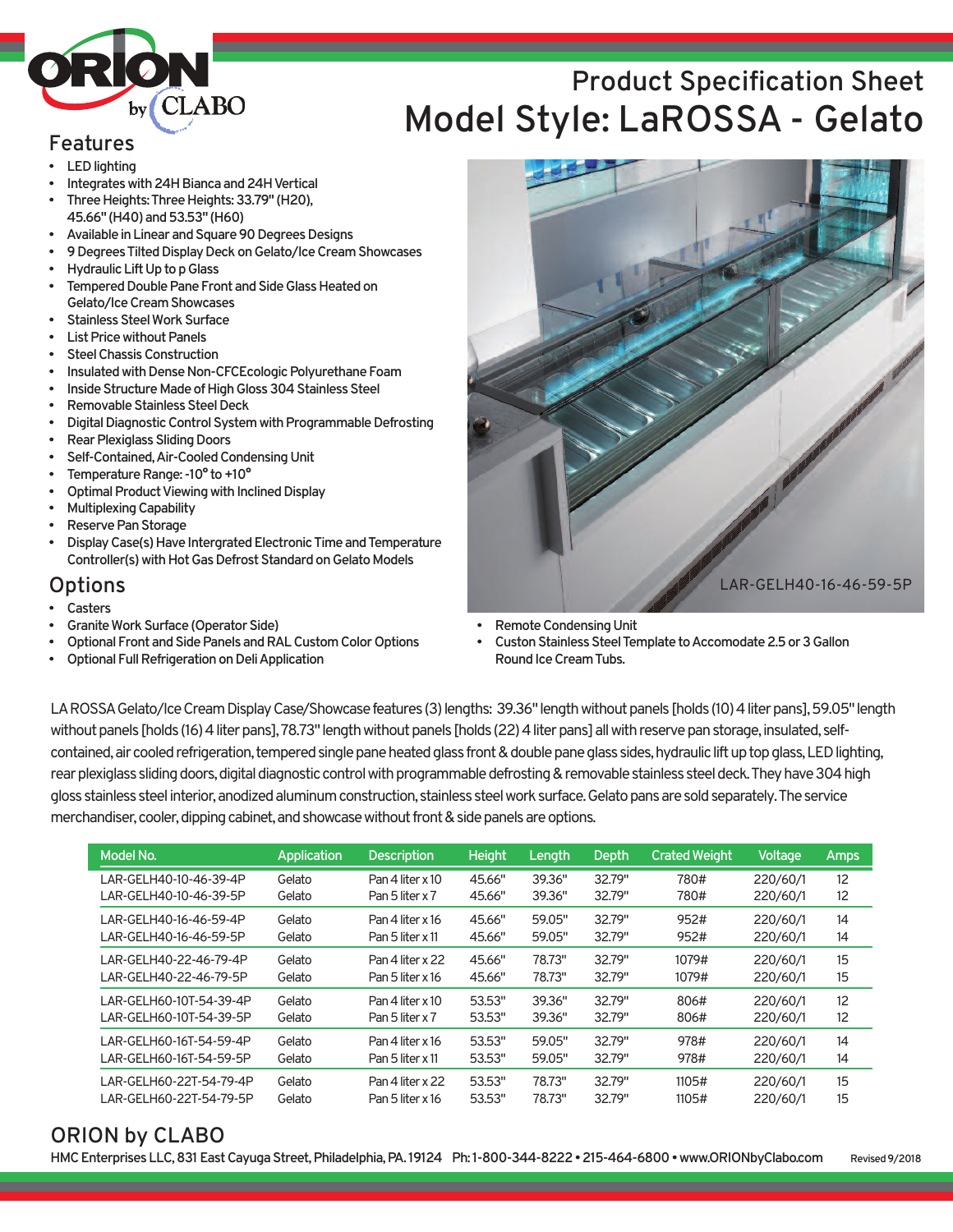

# **D 1 Product Specification Sheet Model Style: LaROSSA - Gelato**









45.66

37.79













32.28

 $-13.78$ 

32.79

 $-13.78$ 



32.79





**D** 

## **ORION by CLABO**

Intertek

Intertek

53.53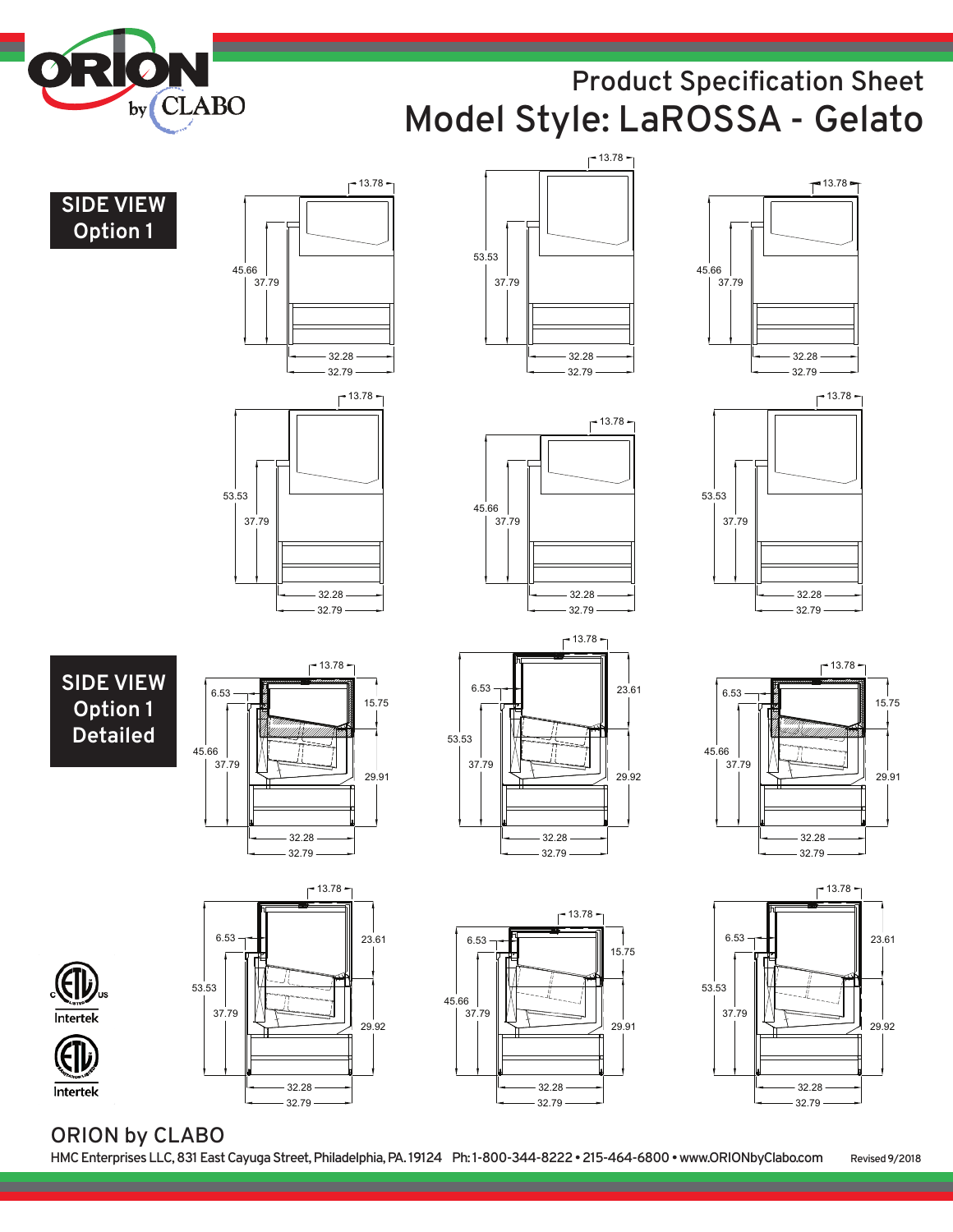

# **24" D Product Specification Sheet B B Model Style: LaROSSA - Gelato**

13.78





 **24"** 

























32.28

36.79

 $-4.00$ 

### **ORION by CLABO D**

Intertek

Intertek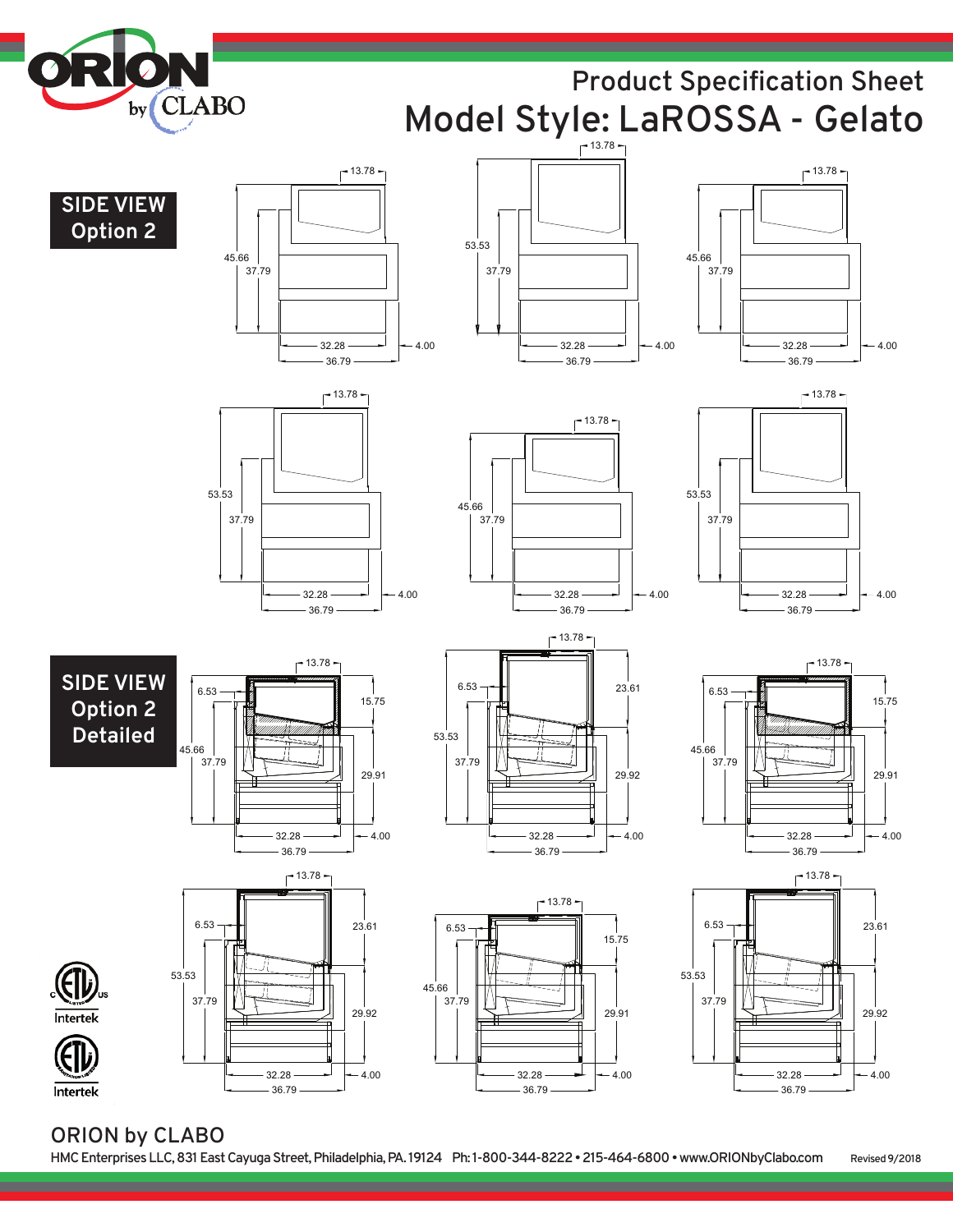

# **Product Specification Sheet Model Style: LaROSSA - Gelato**

LAR-GELH40-10-46-39-4P LAR-GELH40-10-46-39-5P LAR-GELH40-10T-54-39-4P LAR-GELH40-10T-54-39-5P



47

 $^{\prime\prime}$ 

**ORION by CLABO**

**HMCEnterprisesLLC,831EastCayugaStreet,Philadelphia,PA. 19124 Ph: 1-800-344-8222•215-464-6800•www.ORIONbyClabo.com Revised9/2018**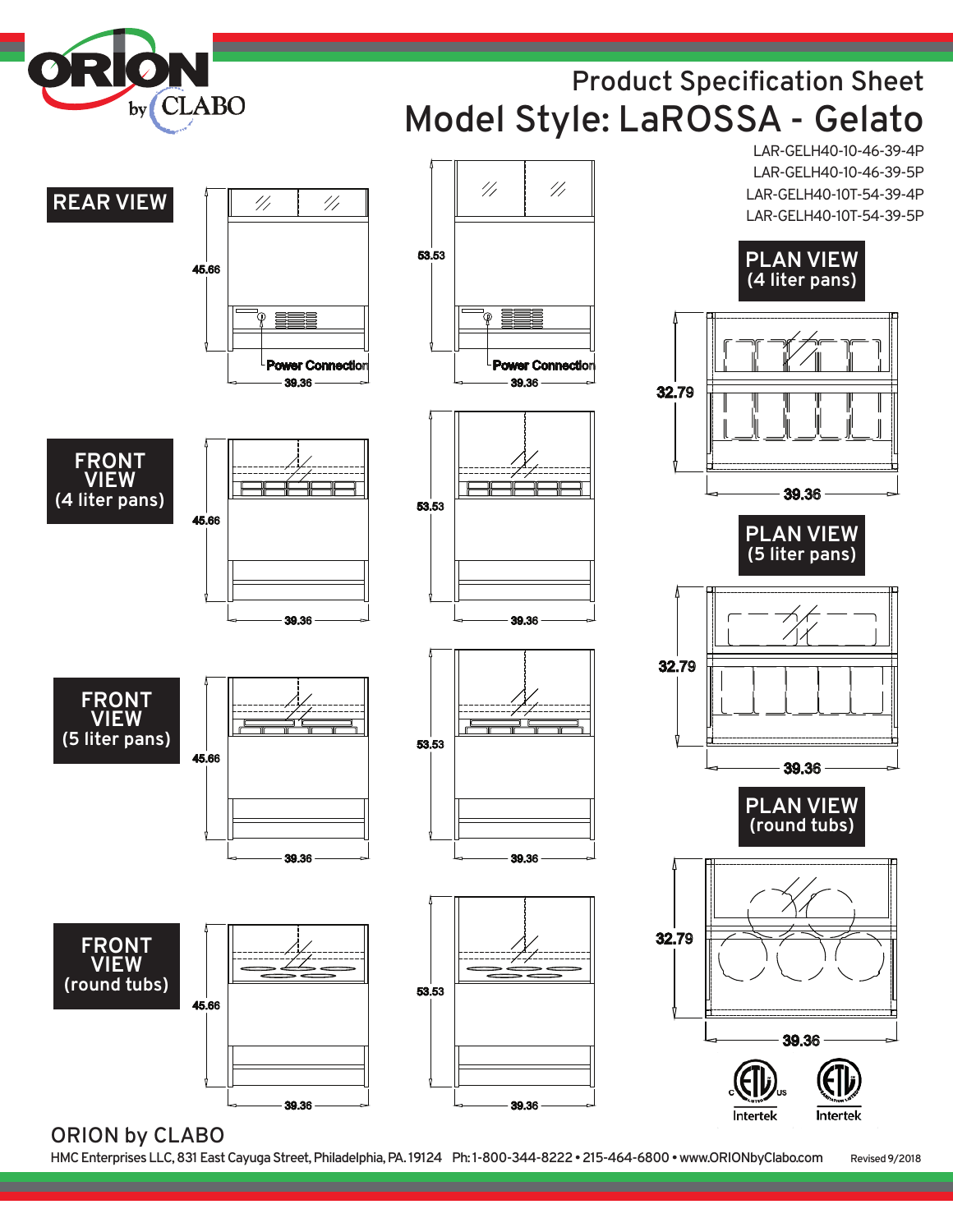

## **Product Specification Sheet Model Style: LaROSSA - Gelato**



### **ORION by CLABO**

**HMCEnterprisesLLC,831EastCayugaStreet,Philadelphia,PA. 19124 Ph: 1-800-344-8222•215-464-6800•www.ORIONbyClabo.com Revised9/2018**

Intertek

Intertek